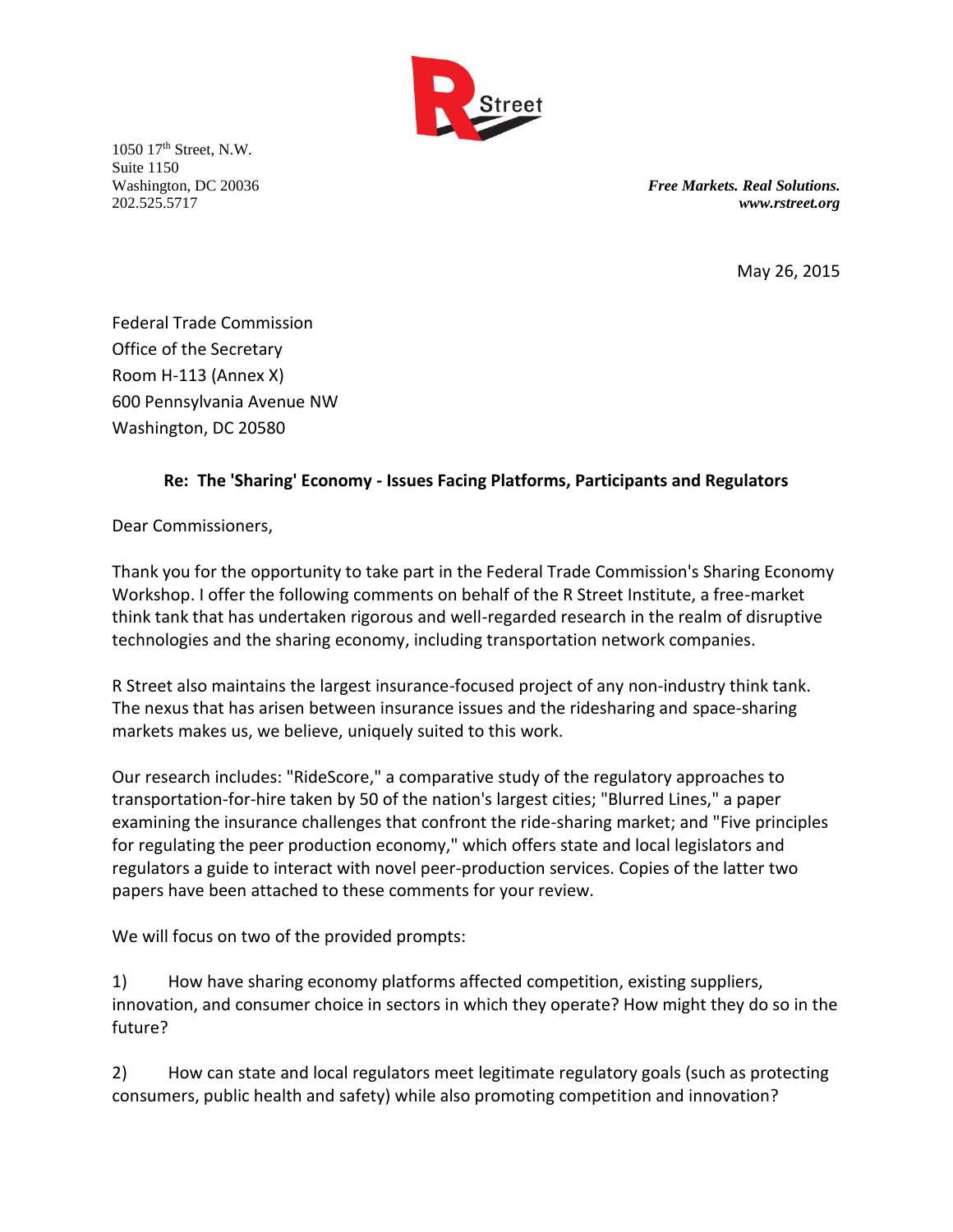## **Impact on competition**

TNCs have had a favorable impact on competition in the transportation-for-hire industry, but have hurt the market share and bottom line of existing suppliers, such as taxis and limousines. The entry of TNCs into the market has increased overall ridership of transportation-for-hire services, though it is difficult to discern whether the uptick is a function of an outright increase in demand, or a hitherto latent unserviceable demand. We suspect the latter.

Existing suppliers within the transportation-for-hire industry have not enjoyed increased ridership, as TNCs have eaten into the market share of taxis and limousines. By some conservative estimates, depending on the measurement used, taxi traffic has fallen by 20 to 30 percent in large markets like San Francisco. Taxi medallions in New York City, once valued at nearly \$1 million each, have dropped in value precipitously. Similar markets in Chicago and Philadelphia have also plummeted. Overall, while the figures change from location to location, the trend is unambiguous. With the rise of TNCs, taxis have seen their ridership and associated value decline across the nation.

There are three advantages TNCs hold over taxis that we see driving current market dynamics: 1) novelty 2) reputational advantage; and 3) efficiency gains derived from a model for which taxis are ill-suited. Each of these points also apply, to greater or lesser extent, to other segments of the sharing economy.

The novelty of TNCs and the reputational advantage they enjoy both are functions of the marketing success of TNC firms in a market not accustomed to competing for ridership. Though there is little hard data on the impact of these two phenomenon, ridership figures suggest that something beyond price motivates people to get into TNCs.

While TNC marketing evokes images of fun, youth and high-end vehicles, taxis and limousine services have been caught flat-footed. They offered no publicly visible response to TNC services and were thus defined as old, purely transactional and less comfortable. Not even prominent warnings from regulators – largely focused on questions surrounding adequate insurance and driver reliability – managed to dissuade consumers from exploring this fast-growing service.

The third advantage TNCs presently maintain over taxis and limousines is that TNCs provide a meaningfully different service. They rely on low-cost prearranged rides, as opposed to street hails or rides prearranged at a higher cost. As a result, TNCs are better-suited to some fares than are taxis. For instance, in situations in which an immediate hail is required, a taxi will continue to make the most sense. But when a ride is needed in an area not otherwise frequented by transportation-for-hire, connecting with a TNC is an attractive option. Specialization of this kind enhances consumer choice, because the inefficiencies of a model illsuited to a particular activity are not borne by the consumer.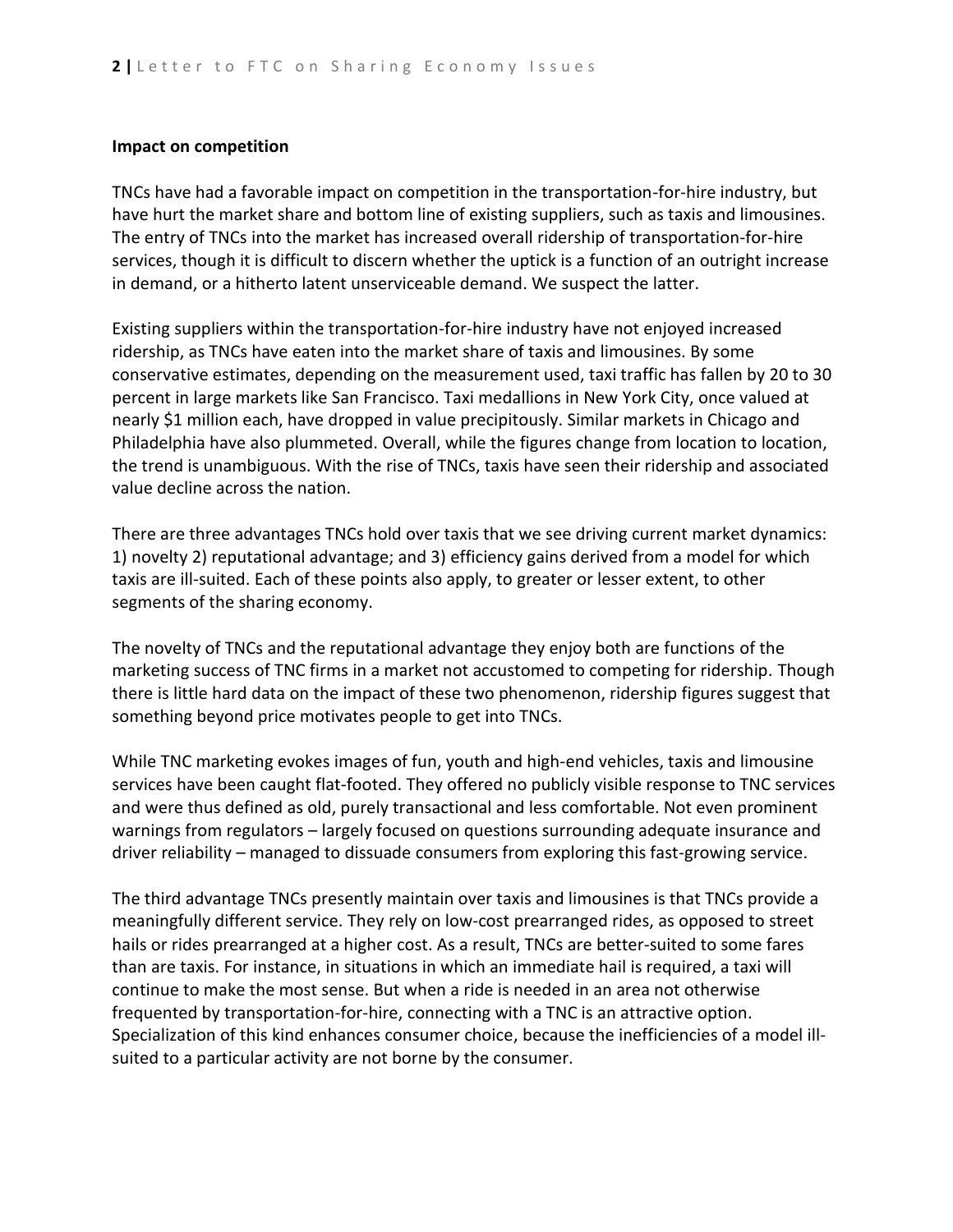Consumers are just beginning to tailor their behavior to accommodate the new model and, in some cases, likely are using TNCs in situations in which they are not as efficient as taxis. In the future, it seems likely that the profound advantages currently enjoyed by TNCs will abate. As a result, though incumbent players in the transportation-for-hire field proclaim that their continued existence is in danger, their fears are overstated.

The need for a taxi-like model will not disappear completely. Rather, as the market continues to change and as consumers become accustomed to new choices, a leaner and more consumerfriendly taxi industry will emerge. Innovation that springs from the sharing economy is not confined to the new market participants. To the extent that they must change to persist, existing industries like taxis will be made to innovate.

## **How to regulate the sharing economy**

When it comes to regulating the sharing economy, consumer protection and safety are legitimate objectives. Most advocates for free-market public policies will concede that point. Unfortunately, self-interest cloaked in the rhetoric of consumer protection remains a problem in this market, as it is in many others. For rent-seekers, seizing the mantle of consumer protection can provide cover for great mischief.

As a threshold matter, we believe consumer-protection mechanisms must be narrowly tailored, both as to their depth and breadth. For example, a real or theoretical consumer must be identified as a subject of harm, not a competing market participant. To regulate the sharing economy effectively, it's necessary for legislators and regulators to overcome in-built preferences for the status quo.

Startup firms within the sharing economy are at once dynamic and naïve, by their very nature. As such, in scenarios in which they have grappled with established interests for specific regulatory outcomes, they have, at times, struggled. Consider the experience of the firm Zenefits in Utah.

Though it does conform to the sharing economy notion of connecting users online for access to an asset and carries the mantel of market "disruption," Zenefits can only loosely be characterized a sharing economy firm. Its business model is that of an online brokerage service, whereby firms in the market for benefits or various human resources-related products can be connected with retailers of those products and services.

In late 2014, the Utah Department of Insurance turned its back on the prevailing national understanding of an old and largely superfluous anti-rebating law in favor of a novel understanding. Crucially, the department did so under the auspices of protecting consumers. The true aim likely was not so high-minded. Instead, it was to protect in-state brokers whose business would suffer as a result of increased competition. It was aimed specifically at inhibiting the growth of Zenefits within the state.